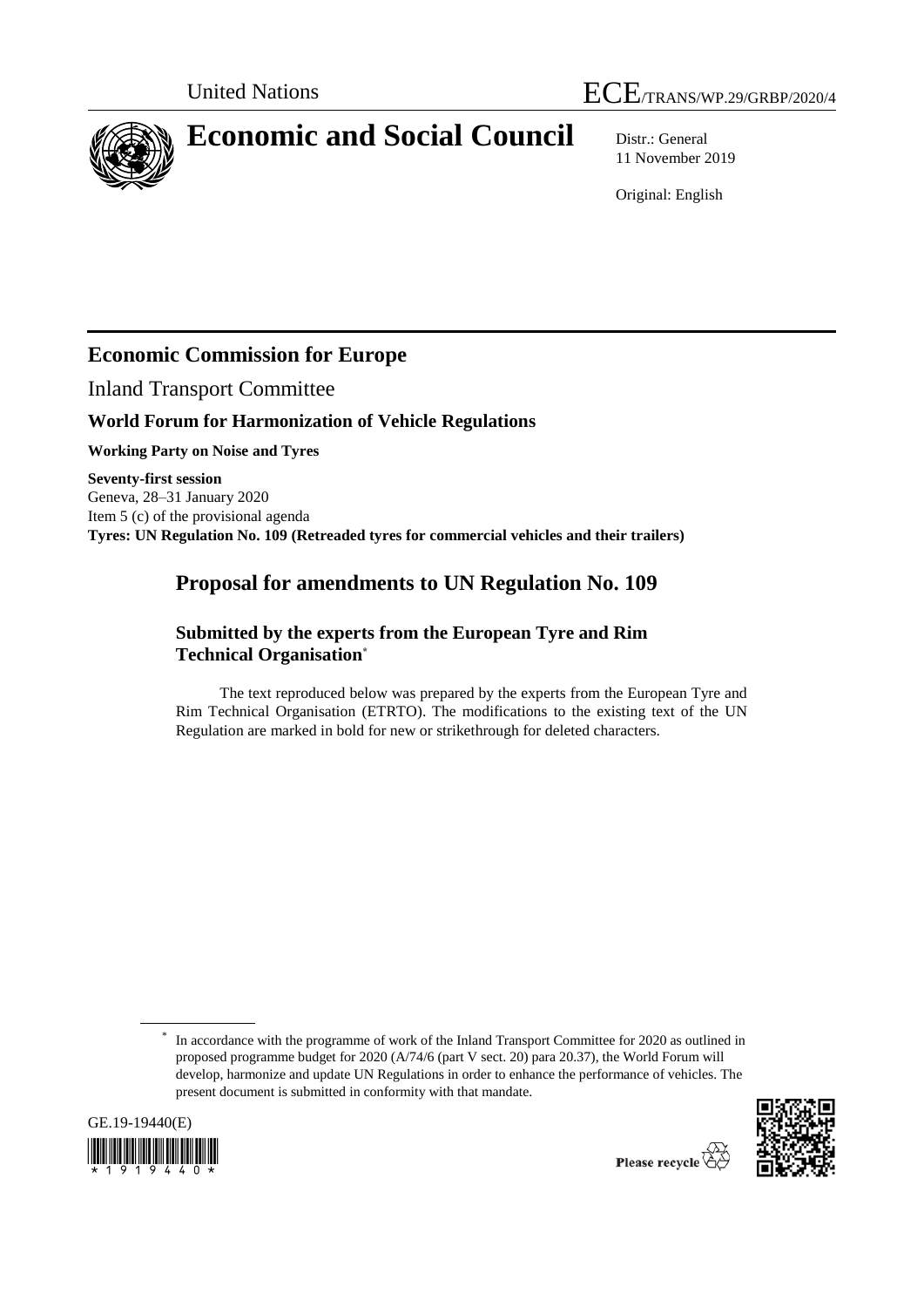#### **I. Proposal**

*Annex 10,* 

*Paragraph 3.2.1.,* amend to read:

"3.2.1. For every candidate tyre and the standard reference tyre, ABS-braking test runs shall be repeated a minimum of 6 times.

**The zones where ABS‐braking is fully applied shall not overlap.**

**When a new set of tyres is tested, the runs are performed after shifting aside the vehicle trajectory in order not to brake on the tracks of the previous tyre.**

**When it is no longer possible not to overlap full ABS‐braking zones, the test course shall be re‐groomed.**

**Required sequence:**

**6 repeats SRTT, then shift aside to test next tyre on fresh surface;**

**6 repeats Candidate 1, then shift aside;**

**6 repeats Candidate 2, then shift aside;**

**6 repeats SRTT, then shift aside.**"

*Paragraph 4.9.2.,* amend to read:

"4.9.2. Principle of the approach

The principle lies upon the use of a control tyre and 2 different vehicles for the assessment of a candidate tyre in comparison with a reference tyre.

One vehicle can fit the reference tyre and the control tyre, the other the control tyre and the candidate tyre. All conditions are in conformity with paragraph 4.7. above.

The first assessment is a comparison between the control tyre and the reference tyre. The result (Snow grip index 1) is the relative efficiency of the control tyre compared to the reference tyre.

The second assessment is a comparison between the candidate tyre and the control tyre. The result (Snow grip index 2) is the relative efficiency of the candidate tyre compared to the control tyre.

**The second assessment is done on the same track as the first one. The**  air temperature must be in the range of  $\pm 5$  °C of the temperature of **the first assessment. The control tyre set is the same set as the set used for the first assessment.** 

**The snow grip performance index of the candidate tyre compared to the reference tyre is deduced by multiplying the relative efficiencies calculated above:**

**Snow Grip Index =**  $SG1 \times SG2$ **"**